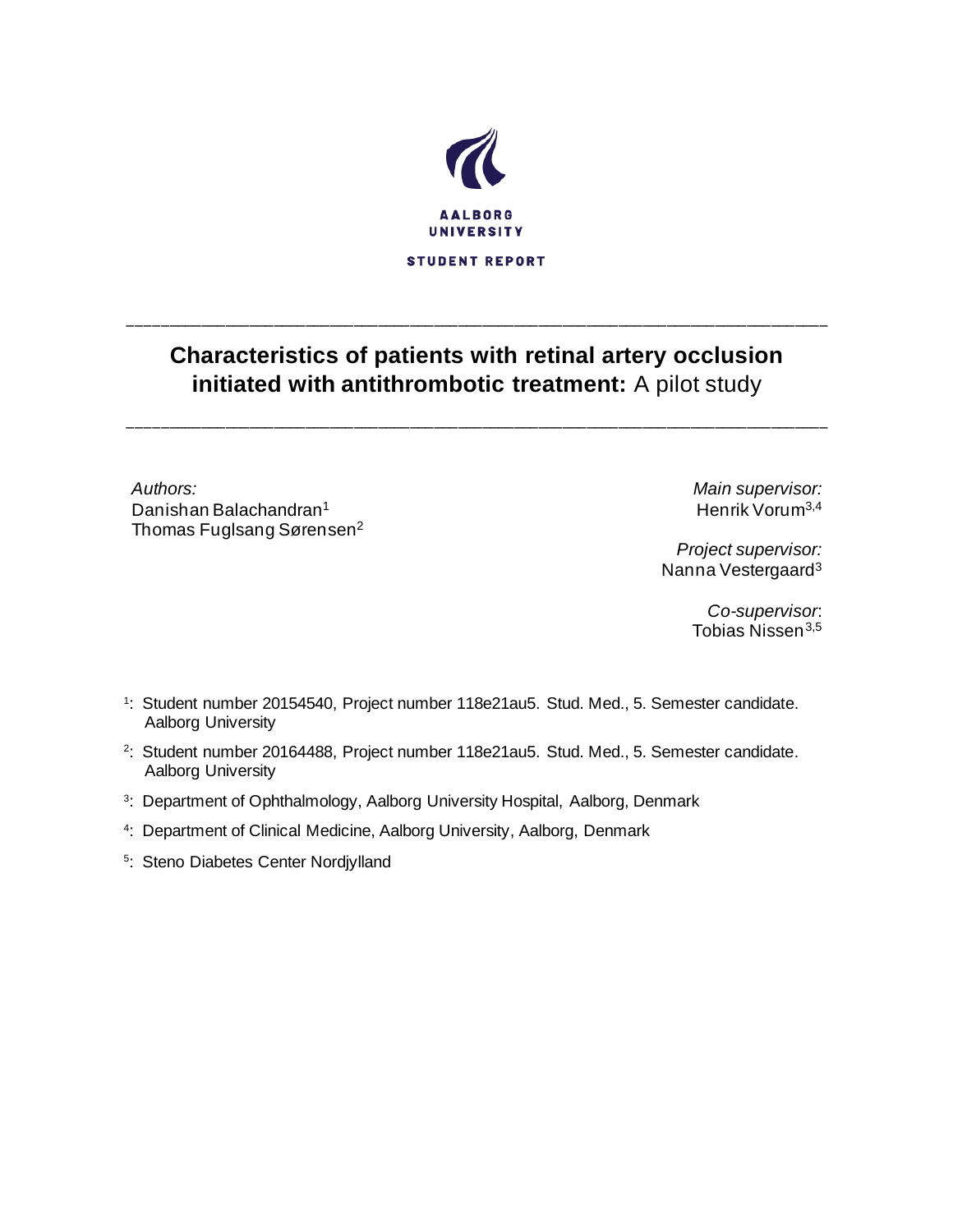#### Abstract

Objectives: Retinal artery occlusion (RAO) is an acute ophthalmological emergency widely considered to be the equivalent of a cerebral ischemic stroke. Currently, some patients with RAO are initiated in prophylactic antithrombotic treatment and others are not. This study evaluates characteristics of patients with RAO initiated with prophylactic antithrombotic treatment compared to patients whom receive no prophylactic treatment.

Method: This preliminary study included all potential patients with RAO identified from the 1st of January 2017 to the 30th of November 2020 in the North Denmark Region. Identification of this patient group was achieved using the International Classification of Diseases (ICD) and data was gathered through each patient's electronic medical record. Retrospectively the diagnoses of RAO were confirmed. Patients with RAO were grouped by their antithrombotic treatment status and compared in terms of basic characteristics, diagnostic follow-up, time from symptom onset to healthcare contact and time from symptom onset to antithrombotic treatment initiation. Chi squared tests or one-way analysis of variance were used to compare proportions or means between groups.

Results: Of the 98 patients with RAO included in this study, 46 were initiated with antithrombotic treatment, 7 received no treatment before or after RAO and 45 were already in antithrombotic treatment before RAO. Most patients were initiated with aspirin  $(N = 44)$  and some patients were subsequently prescribed clopidogrel  $(N = 17)$ as a mono- or dual antiplatelet therapy. The most prevalent comorbidities were hyperlipidaemia (69.4 %), hypertension (82.7 %) and carotid artery disease (27.6 %). The majority of patients received ultrasound of the carotid arteries (83.7 %) after RAO onset. Patients receiving no treatment were more likely not to have any diagnostic follow-up ( $n = 3/7$ )( $p = 0.05$ ) and were observed to contact healthcare much later after symptom onset.

Conclusion: The majority of patients with RAO received antithrombotic treatment and the standard medication initiated was aspirin. Some patients' antithrombotic treatment was altered to clopidogrel, especially if diagnosed with carotid artery disease. Patients receiving no antithrombotic treatment were observed to have waited a longer period after RAO symptoms before contacting healthcare. These patients were also less likely to receive diagnostic follow-up.

# 1 Introduction

Retinal artery occlusion (RAO) is a relatively rare ocular disease estimated to affect 1-2 people per 100.000 people[\[1\]](#page-11-0)[\[2\]](#page-11-1) and causes severe monocular visual impairment with over 60  $\%$  of patients having a final visual acuity (VA) of counting fingers or less on the affected eye [\[3\]](#page-11-2).

Patients with RAO typically present acute, painless, monocular vision loss due to processes that interrupts the blood flow to the retina, leading to irreversible ischemic damage [\[1\]](#page-11-0)[\[4\]](#page-11-3). RAO is traditionally categorized based on the type of artery occluded as either a central retinal artery occlusion (CRAO) or a branch retinal artery occlusion (BRAO)[\[1\]](#page-11-0)[\[5\]](#page-11-4). The CRAO and BRAO etiology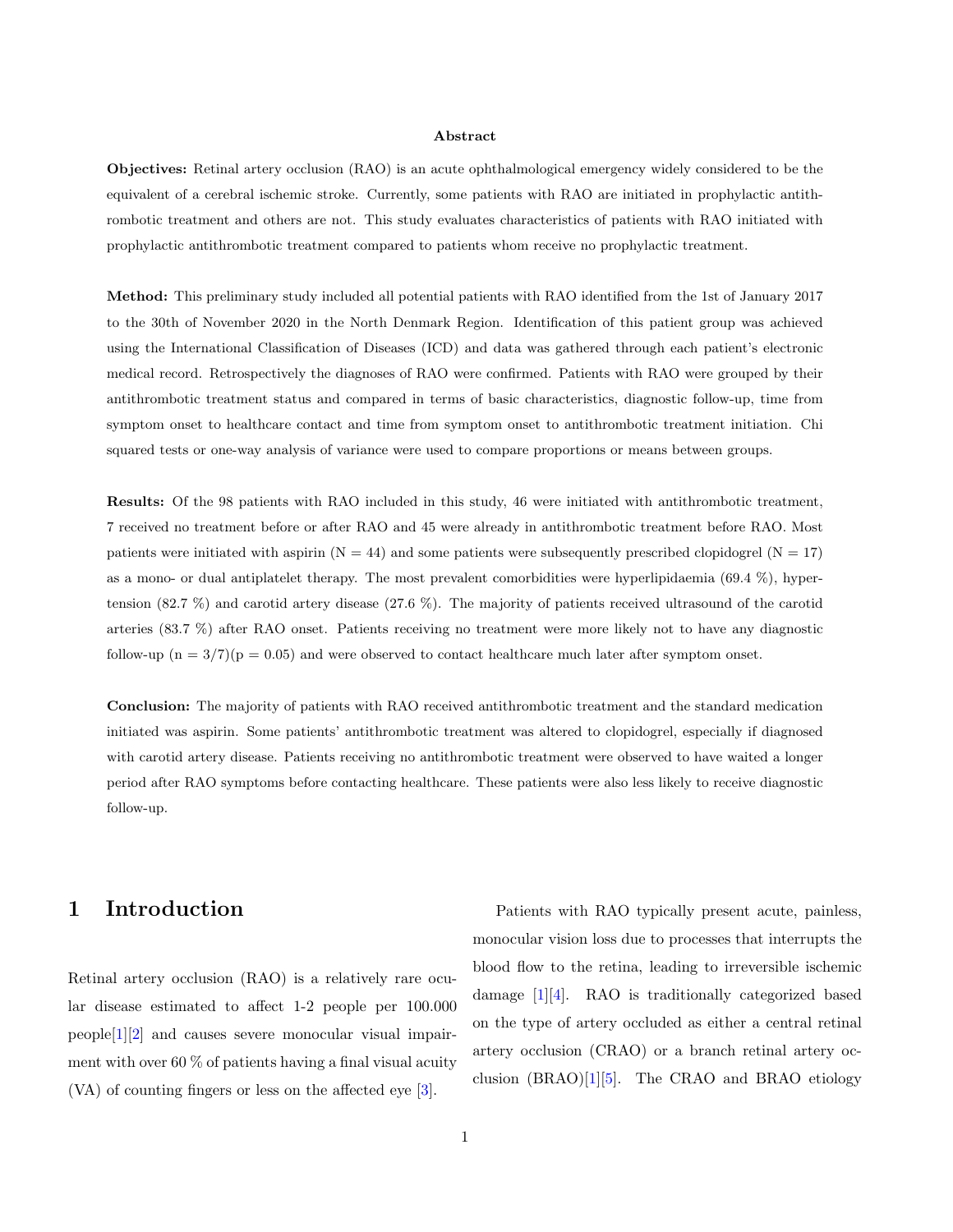are further divided into arteritic or non-arteritic RAO of which the former is rare and is caused by giant cell arteritis[\[4\]](#page-11-3)[\[5\]](#page-11-4). Non-arteritic RAO accounts for approximately 95.5 % cases and can be either permanent or transient  $[3]$ . It is usually caused by an embolism from a thromboembolic source, the most common being symptomatic carotid artery disease [\[1\]](#page-11-0)[\[4\]](#page-11-3)[\[5\]](#page-11-4). Furthermore, RAO is strongly associated with arterial hypertension, diabetes mellitus, carotid artery disease, cardiac arrhythmia, transient ischaemic attacks (TIAs), cerebral vascular accidents and smoking [\[4\]](#page-11-3)[\[5\]](#page-11-4)[\[2\]](#page-11-1). These risk factors also predispose for ischemic stroke  $[6]$ . In addition, studies have shown that patients with RAO have a higher risk of developing ischemic stroke within the first year[\[7\]](#page-11-6)[\[8\]](#page-11-7)[\[9\]](#page-11-8), with the highest risk being within seven days after RAO onset [\[2\]](#page-11-1)[\[10\]](#page-11-9)[\[11\]](#page-11-10)[\[12\]](#page-11-11).

Currently, there is no evidence-based effective treatment protocol of patients with RAO [\[13\]](#page-11-12)[\[14\]](#page-11-13)[\[15\]](#page-12-0). A US based study involving a survey of 45 university hospitals found only 20 % had implemented a protocol [\[15\]](#page-12-0). As such, various treatment strategies have been suggested of which none have shown to be effective [\[1\]](#page-11-0)[\[14\]](#page-11-13). In the acute management of patients with RAO, intravenous thrombolysis and conservative treatment consisting of bulbus massage, anterior chamber paracentesis, intraocular pressure-lowering eye drops and laser thrombectomy have been used as possible treatments  $[1][13][14]$  $[1][13][14]$  $[1][13][14]$ . Furthermore, some patients with RAO are initiated in prophylactic antithrombotic treatment to prevent new ischemic events [\[7\]](#page-11-6)[\[8\]](#page-11-7)[\[16\]](#page-12-1). The rationale behind this treatment is that RAO can be considered the ocular equivalent of an ischemic cerebral stroke and therefore can benefit from following the same local treatment protocol. The choice of antithrombotic agent initiated largely depends on the patient's other risk factors  $[8][16]$  $[8][16]$ . However, there is currently little research regarding the effect of this treatment specifically for patients with RAO  $[7][14][16]$  $[7][14][16]$  $[7][14][16]$ . Current evidence suggests that the antithrombotic treatment has very little prophylactic effect for ischemic stroke [\[7\]](#page-11-6)[\[14\]](#page-11-13)[\[16\]](#page-12-1).

Due to the scarce research related to treatments of patients with RAO and their effectiveness, there is no consensus on any particular prophylactic treatment protocol to avoid RAO at the contralateral side or other ischemic events such as stroke [\[13\]](#page-11-12)[\[15\]](#page-12-0). As such, it is currently not clear which patients are initiated in prophylactic treatment and which are considered to require no prophylactic treatment. There may be inconsistencies in the time taken for a patient to contact healthcare, the departments they are examined in, and the diagnostic tools used. These factors may affect the decision of initiating antithrombotic treatment for patients with RAO.

Hence, this preliminary study will evaluate characteristics of patients with RAO initiated with prophylactic antithrombotic treatment compared to patients that receive no prophylactic treatment. These characteristics include time to first contact to healthcare, time of referral to the Department of Ophthalmology and diagnostic follow up.

## 2 Method

### 2.1 Study design and data management

This retrospective cohort study was based on patients diagnosed with RAO at Aalborg University Hospital in the North Denmark Region. Data was acquired through medical journals. In Denmark, all residents will at birth be assigned with a unique, permanent civil registration number, which is linked to the electronic medical record (EMR) nationwide. The EMR contains information about the patient's state of health, all initiated treatments and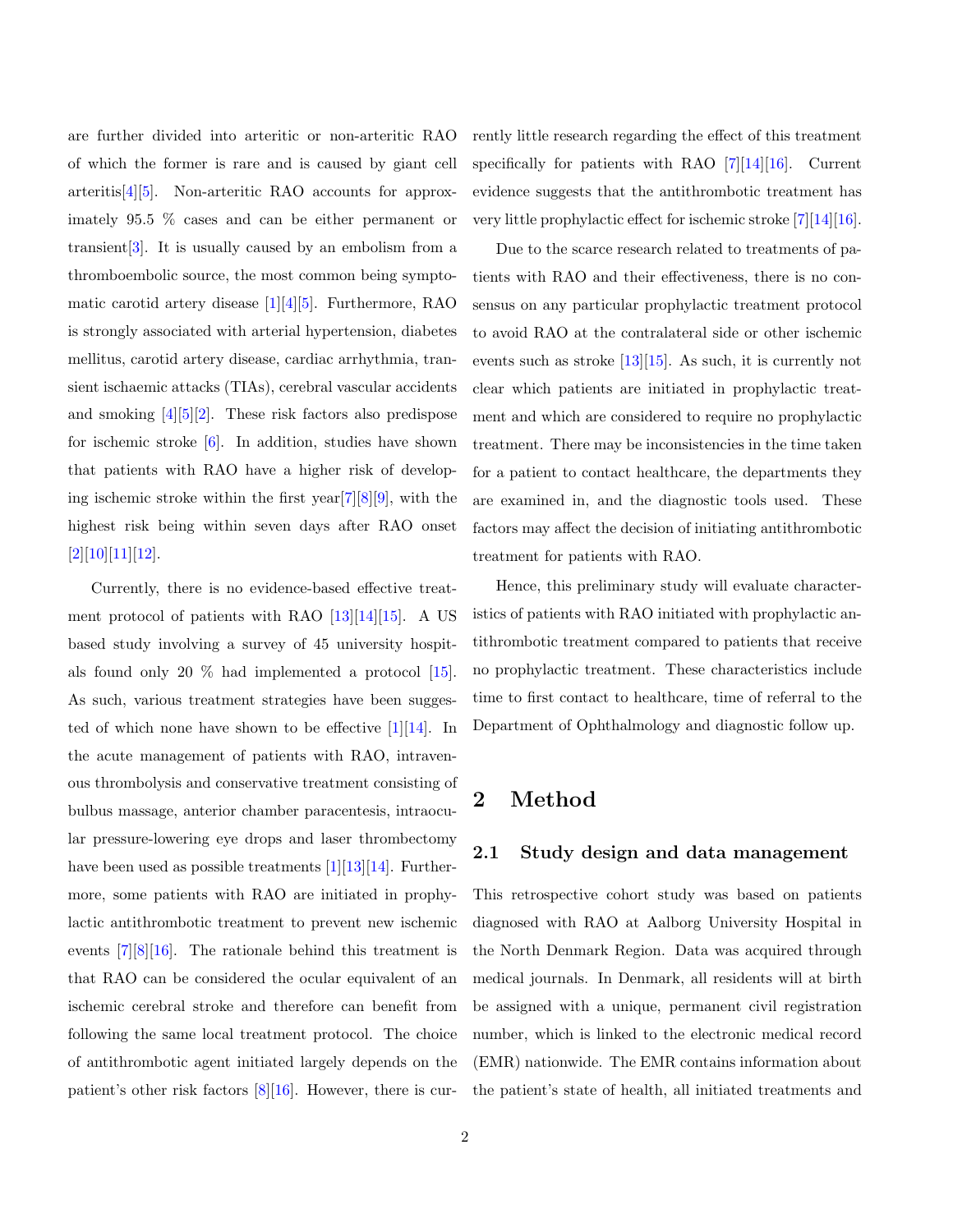any previous treatments the patient has received. Healthcare professionals are obligated to register any medical decisions and treatments in the patient's EMR. This study gathered data on a patient level by accessing their EMR. Data was extracted twice from each patient journal by two separate researchers. The two entries were later compared by the same researchers and merged into one dataset to ensure the data extracted was accurate. The data was not anonymized and therefore required ethical approval. Data was managed using the electronic data capture software REDCap version 10.6.26, 2021 Vanderbilt University [\[17\]](#page-12-2).

### 2.2 Ethical approval

Research involving sensitive bioinformatics data must be approved by the National Committee on Health Research Ethics in Denmark. This study was approved on the 16th of July 2021, case 2109081. In addition to this, the study was also accepted and approved by the data-responsible institute (Region Nordjylland) on the 1st of September 2021, ID-number 2021-156.

#### 2.3 Participants

Potential patients with RAO were identified using the International Classification of Diseases, the 10th revision (ICD-10)[\[18\]](#page-12-3). Participants with the following ICD-10 codes were included: transient retinal artery occlusion (H34.0), central retinal artery occlusion (H34.1), other retinal artery occlusion (H34.2) and retinal vascular occlusion, unspecified (H34.9). Patients with subcategories within these codes were also included. These codes were selected to include all possible RAO cases and exclude other diseases.

To ensure the correct diagnosis was given, every diagnosis of RAO was confirmed by retrospectively evaluating fundus photography, optical coherence tomography, and the medical history. In cases of missing fundus photos, the diagnosis was also accepted if two separate ophthalmologists confirmed the diagnosis in the medical history. Patients with incorrect diagnosis code were excluded from the study (Figure 1). Other exclusion criteria were prior retinal vein occlusion to RAO, unspecified date of RAO onset and arteritis temporalis at RAO onset.

The data collected included date of birth, gender, type of RAO, dates of onset of RAO, dates of first contact to healthcare and the Department of Ophthalmology. Furthermore, diagnostic tools such as electrocardiography (ECG), carotid ultrasonography, magnetic resonance imaging of the cerebrum (MRI-cerebrum), and computed tomography scan or angiography of the cerebrum (CT-cerebrum or CT-angiography) were included if performed within thirty days of RAO onset. All patients were assumed to have taken fundoscopic imaging and optical coherence tomography as part of the routine diagnostic process when seen at the department of ophthalmology, hence, these diagnostic investigations were not included in the data extraction.

## 2.4 Antithrombotic treatment

Antithrombotic treatment status was defined based upon the EMR or date of antithrombotic drug prescription. Based on this information, patients receiving treatment before onset of RAO, patients initiated in treatment due to RAO as well as patients receiving no treatment either before or after RAO were identified. These patients were separated into the following groups: 'Treatment initiated', 'Treatment before RAO' and 'Untreated', meaning no treatment before and after RAO.

Patients were defined as being on antithrombotic treat-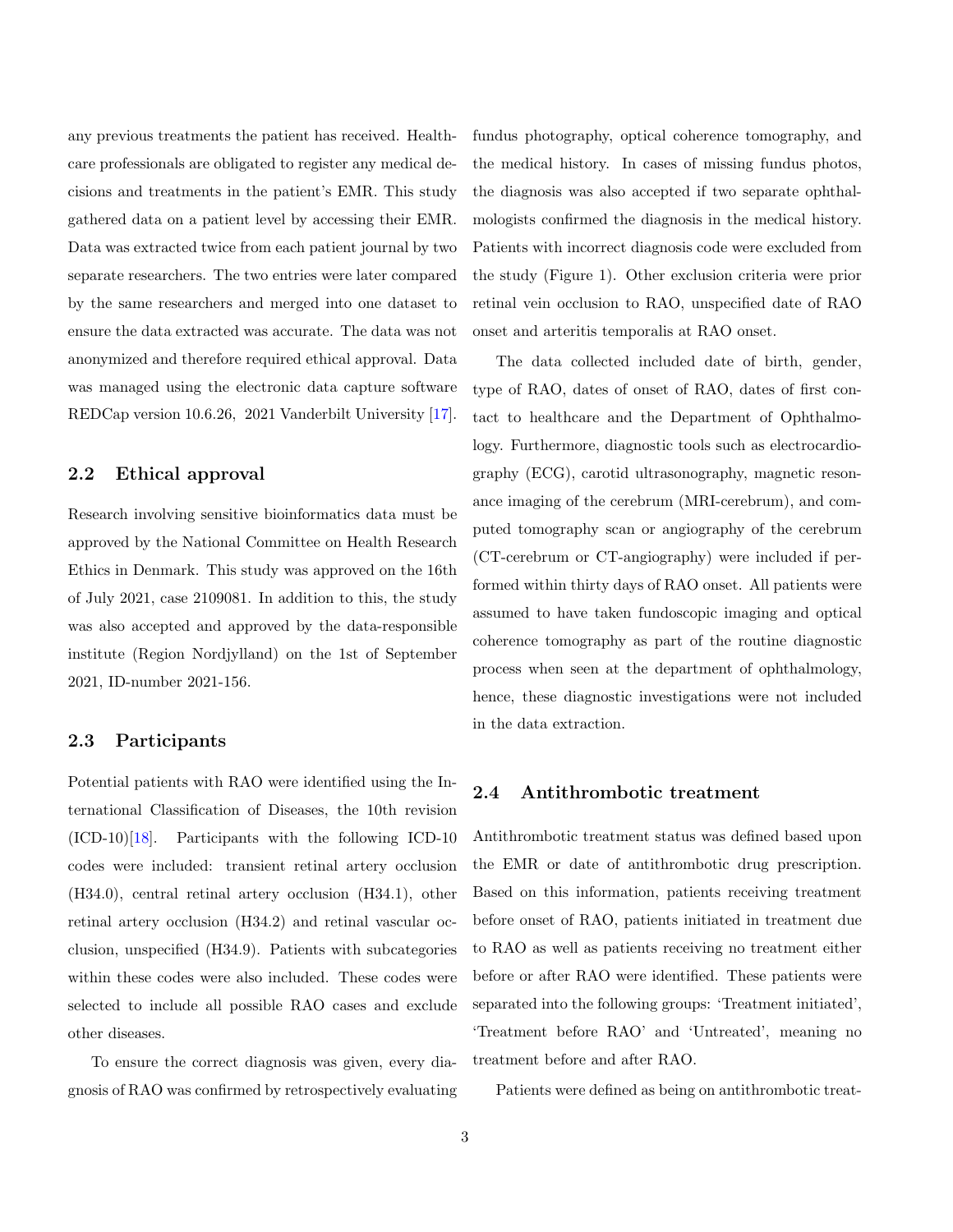ment before onset of RAO if an antithrombotic drug had an active prescription in the EMR with a prescription date before onset of RAO. Similarly, patients were defined to be initiated on antithrombotic treatment after onset of RAO, if the treatment was initiated within three months after RAO. For all relevant prescriptions, the date of prescription, dosage and prescribing department was noted. Antithrombotic treatment was subdivided into the following groups: 'Aspirin', 'Clopidogrel', 'Anticoagulant' and 'Antiplatelet'. Anticoagulant medicine includes warfarin, phenprocoumon, dabigatran, edoxaban, rivaroxaban, apixaban whilst antiplatelet includes ticagrelor and prasugrel.

### 2.5 Comorbidities

To account for patient characteristics and the decision of initiating antithrombotic treatment the following comorbidities were included: hyperlipidaemia, diabetes mellitus, hypertension, cerebrovascular accident, carotid artery disease, ischemic heart disease and atrial fibrillation. Of these comorbidities, apart from cerebrovascular accident, ischemic heart disease and atrial fibrillation, patients were assumed to have had the condition at the time of RAO onset if diagnosed within one month after RAO onset. Hyperlipidaemia, diabetes mellitus, hypertension were defined if diagnosed at hospital or ordination of respectively antihyperlipidemic drug, glucose lowering drug or antihypertensive drug. Smoking status and familiar disposition of ischemic stroke were also included.

#### 2.6 Statistical analysis

Baseline characteristics were registered for all the included patients with RAO and defined at RAO onset and analysed using descriptive statistics (number, percentage, mean  $\pm$  standard deviation and median with interquartile range (IQR)). Descriptive analysis was carried out by splitting patients with RAO into groups based on their use of antithrombotic treatment according to the objective of this paper; 'Treatment initiated', 'Treatment before RAO' and 'Untreated'. Furthermore, the 'Treatment initiated' group was divided into four separate groups based on the primary antithrombotic treatment: 'Aspirin', 'Clopidogrel', 'Anticoagulant agent' or 'Antiplatelet agent'. Likewise, the 'Treatment before RAO' group was subdivided into two separate subgroups: 'Unchanged', meaning their antithrombotic treatment was unaltered, and 'Changed after RAO', meaning the antithrombotic treatment was changed after diagnosis of RAO. This allowed patients with characteristics requiring a more effective antithrombotic treatment to be clearly distinguished.

These groups were compared in terms of time until contact to the healthcare system, time from RAO onset to antithrombotic treatment initiated and diagnostic tools utilized. The time until contact to healthcare was divided into the following groups: 'within 24H', '24-48H', '3-7 days', '7- 14 days', '15-30 days', '31-90' and '>90 days'.

Time taken for patients to be examined in the various departments was compared in two perspectives. Firstly, the time elapsed for the patient to be examined at the department of ophthalmology following a referral was compared. The time until healthcare contact was divided into the following groups: 'Within 24H', 'Between 24-48H', '3-7 days' and '>7 days'. Secondly, the time taken for a patient to be examined at a department, referred to by the department of ophthalmology, was compared with an addition of a 'N/A' group accounting for patients not being referred further. These times were divided into the similar groups as the aforementioned. Furthermore, Chi squared tests or one-way analysis of variance (ANOVA) were used to com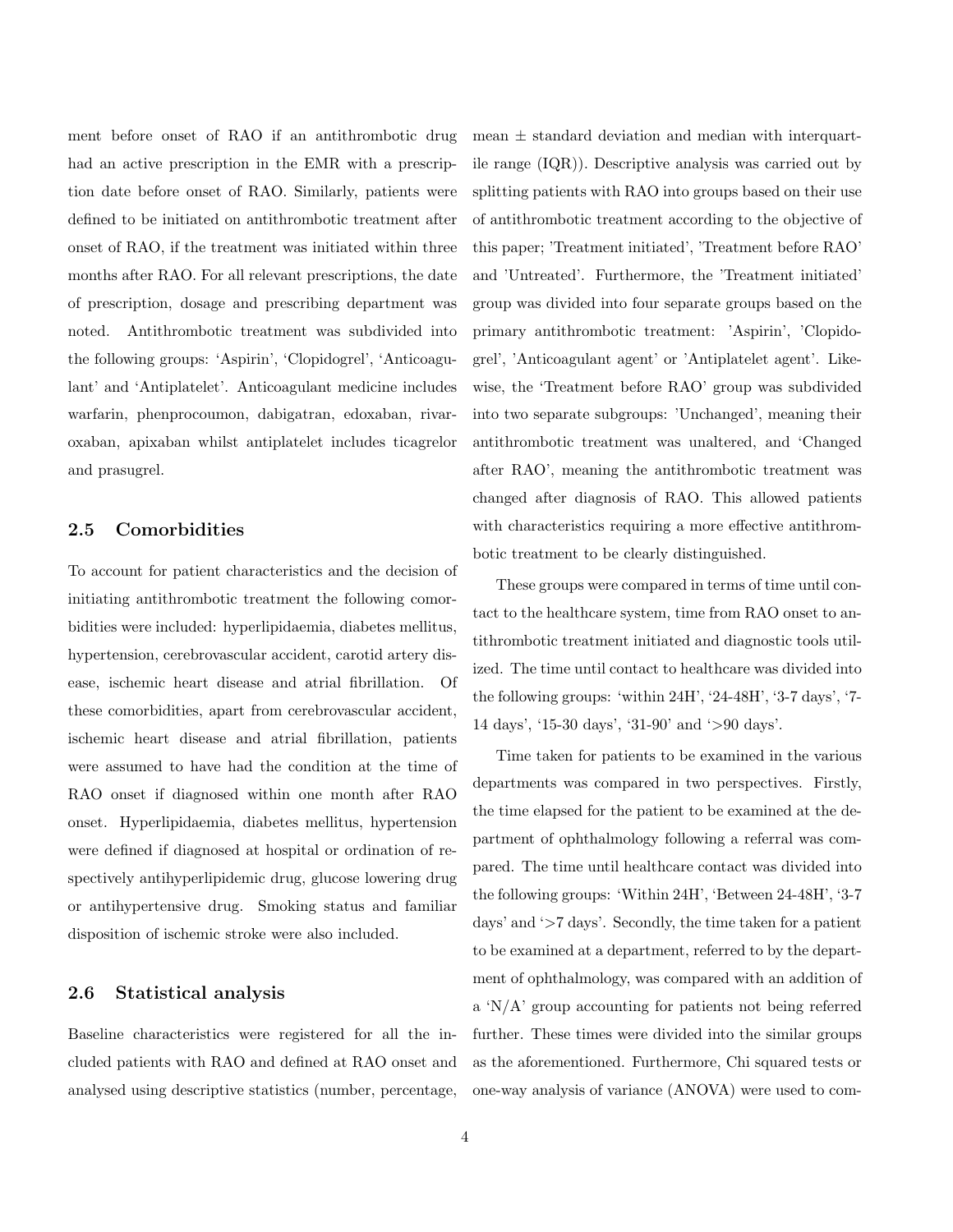pare proportions or means between groups with alpha set to 0.05.

All statistical data analyses were carried out using STATA (StataCorp. 2021. Stata Statistical Software: Release 17. College Station, TX: StataCorp LLC).

## 3 Results



Figure 1: Flowchart of patients with RAO from 1st of January to 30th of November 2020.

#### 3.1 Patient selection

From the 1st of January 2017 to the 30th of November 2020, a total of 185 patients were identified with potential RAO in the North Denmark Region. 75 patients were excluded due to incorrect diagnosis code, and 12 patients were excluded due to prior retinal vein occlusion diagnosis or unclear medical history. Hence, 98 patients were included in this study (Figure 1).

Among the three primary groups, 'Treatment initiated', 'Treatment before RAO' and 'Untreated', most patients were initiated with antithrombotic treatment after RAO ( $n = 46, 46.9\%$ ), closely followed by the group receiving antithrombotic treatment before RAO  $(n = 45,$ 45.9 %) and patients being untreated before and after RAO  $(n = 7, 7.1 \%)$ . Of the 'Treatment initiated', 27 patients received aspirin as the primary treatment and 19 received clopidogrel as their primary treatment. Furthermore, 17 of the patients who received clopidogrel, received aspirin either as monotherapy or in combination with clopidogrel as dual antiplatelet therapy for a period, varying from three weeks up to three months. No patients were initiated with either anticoagulant treatment or any other antiplatelet treatment. Of the patients in 'Treatment before RAO', 16 patients had their antithrombotic treatment altered after RAO onset of which 15 were changed to clopidogrel and one changed to rivaroxaban.

#### 3.2 Basic characteristics

The basic characteristics of the included patients are presented in Table 2. Of the 98 patients with RAO, 34 were female and 64 were men. Mean age was  $70.7 \pm 11.3$ years and mean BMI was  $27.8 \pm 6.0$ . No significant differences regarding age ( $p = 0.08$ ) and BMI ( $p = 0.47$ ) were found within the groups. 24.5  $\%$  of the patients were smokers at time of diagnosis, 40.8 % were former smokers and 30.6 % had never smoked. In terms of comorbidities, hyperlipidaemia (n = 68, 69.4 %), hypertension (n = 81, 82.7 %) and carotid artery disease ( $n = 27, 27.6$  %) were amongst the most recurring conditions in general. Hyperlipidaemia had a lower prevalence amongst 'Aspirin' and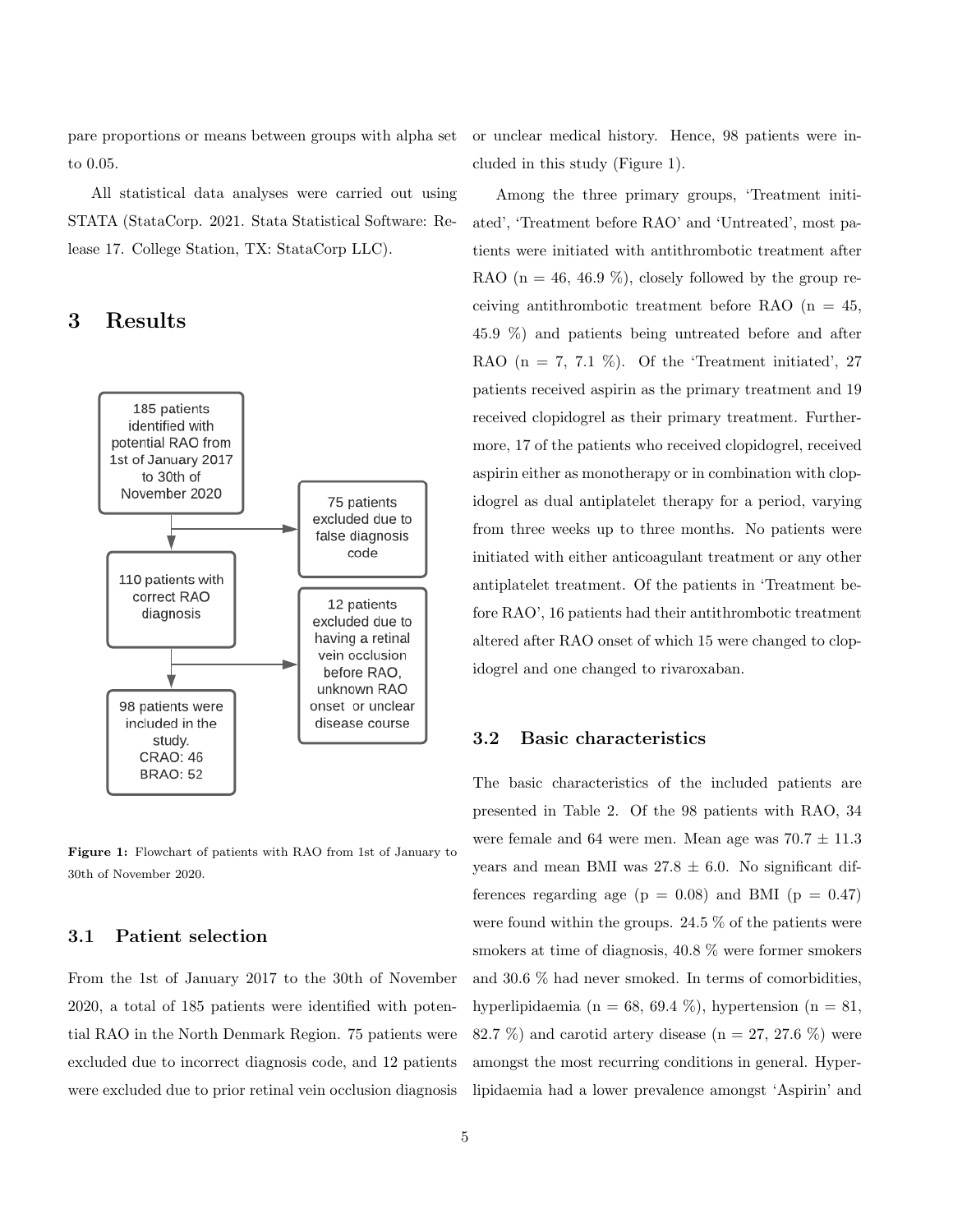'Untreated' ( $p \leq 0.01$ ), and carotid artery disease was significantly more prevalent ( $p \leq 0.01$ ) for 'Clopidogrel' and 'Changed after RAO'.

### 3.3 Contact and treatment

Patients independent of group showed a median of one day (IQR, 4.3 - 0.0) from RAO onset to healthcare contact (Table 2). No significant differences  $(p = 0.19)$  were found between the groups. In continuation of this, Chisquare test showed a significant difference  $(p < 0.01)$  in the defined time groups. The median from RAO onset to treatment initiated was three days (IQR, 10.0 - 1.0) with no significant differences  $(p = 0.24)$  within the groups. 'Aspirin' patients differed by a median of two days in regard to time to healthcare contact and treatment initiated after RAO onset.

### 3.4 Diagnostic follow-up

The majority of patients received ultrasound of the carotid arteries ( $n = 82, 83.7 %$ ) (Table 2). The patients receiving no treatment were more likely not to have any diagnostic follow-up ( $n = 3/7$ )( $p = 0.05$ ). Patients in the groups 'Clopidogrel' and 'Changed after RAO' received more thorough diagnostic follow-up including ECG ( $p <$ 0.01), MRI cerebrum ( $p < 0.01$ ) and CT cerebrum/CTangiography (Table 2).

Table 1: Basic characteristics for patients with RAO grouped by antithrombotic treatment status.  $\star$ : 39/98 missing data values.  $\dagger$ : 4/98 missing data values.

|                                    | Treatment initiated |             |            | Treatment before RAO |                   |            |         |  |
|------------------------------------|---------------------|-------------|------------|----------------------|-------------------|------------|---------|--|
| Characteristics                    | Aspirin             | Clopidogrel | Untreated  | Unchanged            | Changed after RAO | Total      | P-value |  |
|                                    | $(n = 27)$          | $(n = 19)$  | $(n = 7)$  | $(n = 29)$           | $(n = 16)$        | $(n = 98)$ |         |  |
| RAO type, n (%)                    |                     |             |            |                      |                   |            |         |  |
| CRAO                               | 11(40.7)            | 11(57.9)    | 2(28.6)    | 14(48.3)             | 8(50.0)           | 46(46.9)   |         |  |
| <b>BRAO</b>                        | 16(59.3)            | 8(42.1)     | 5(71.4)    | 15(51.7)             | 8(50.0)           | 52(53.1)   | 0.67    |  |
| Female gender, $n(\%)$             | 11(40.7)            | 6(31.6)     | 5(71.4)    | 5(17.2)              | 7(43.8)           | 34(34.7)   | 0.06    |  |
| Age at RAO onset, mean (sd)        | 67.0(13.3)          | 70.5(8.7)   | 65.1(19.9) | 74.0(8.5)            | 73.8(8.2)         | 70.7(11.3) | 0.08    |  |
| BMI, mean (sd) $\star$             | 29.1(8.8)           | 27.7(4.2)   | 23.8(2.2)  | 26.9(4.7)            | 29.5(7.3)         | 27.8(6.0)  | 0.47    |  |
| Tobacco, $n$ $(\%)\dagger$         |                     |             |            |                      |                   |            |         |  |
| Former smoker                      | 4(14.8)             | 8(42.1)     | 1(14.3)    | 16(55.2)             | 11(68.8)          | 40(40.8)   |         |  |
| Current smoker                     | 8(29.6)             | 6(31.6)     | 2(28.6)    | 5(17.2)              | 3(18.8)           | 24(24.5)   |         |  |
| Never                              | 11(40.7)            | 5(26.3)     | 4(57.1)    | 8(27.6)              | 2(12.5)           | 30(30.6)   | < 0.01  |  |
| Comorbidities                      |                     |             |            |                      |                   |            |         |  |
| Hyperlipidemia, n $(\%)$           | 11(40.7)            | 15(78.9)    | 3(42.9)    | 25(86.2)             | 14 (87.5)         | 68 (69.4)  | < 0.01  |  |
| Diabetes Mellitus, n $(\%)$        | 2(7.4)              | 2(10.5)     | 1(14.3)    | 6(20.7)              | 3(18.8)           | 14(14.3)   | 0.65    |  |
| Hypertension, $n(\%)$              | 19(70.4)            | 13(68.4)    | 5(71.4)    | 29(100.0)            | 15(93.8)          | 81(82.7)   | < 0.01  |  |
| Cerebrovascular accidents, $n(\%)$ | 4(14.8)             | 2(10.5)     | 2(28.6)    | 12(41.4)             | 3(18.8)           | 23(23.5)   | 0.08    |  |
| Carotid artery disease, $n(\%)$    | 2(7.4)              | 8(42.1)     | 0(0.0)     | 6(20.7)              | 11(68.8)          | 27(27.6)   | < 0.01  |  |
| Ischemic heart disease, $n(\%)$    | 0(0.0)              | 1(5.3)      | 1(14.3)    | 12(41.4)             | 7(43.8)           | 21(21.4)   | < 0.01  |  |
| Atrial fibrillation, $n(\%)$       | 0(0.0)              | 0(0.0)      | 1(14.3)    | 11(37.9)             | 2(12.5)           | 14(14.3)   | < 0.01  |  |
| Disposition, $n(\%)$               | 3(11.1)             | 2(10.5)     | 3(42.9)    | 9(31.0)              | 7(43.8)           | 24(24.5)   | 0.04    |  |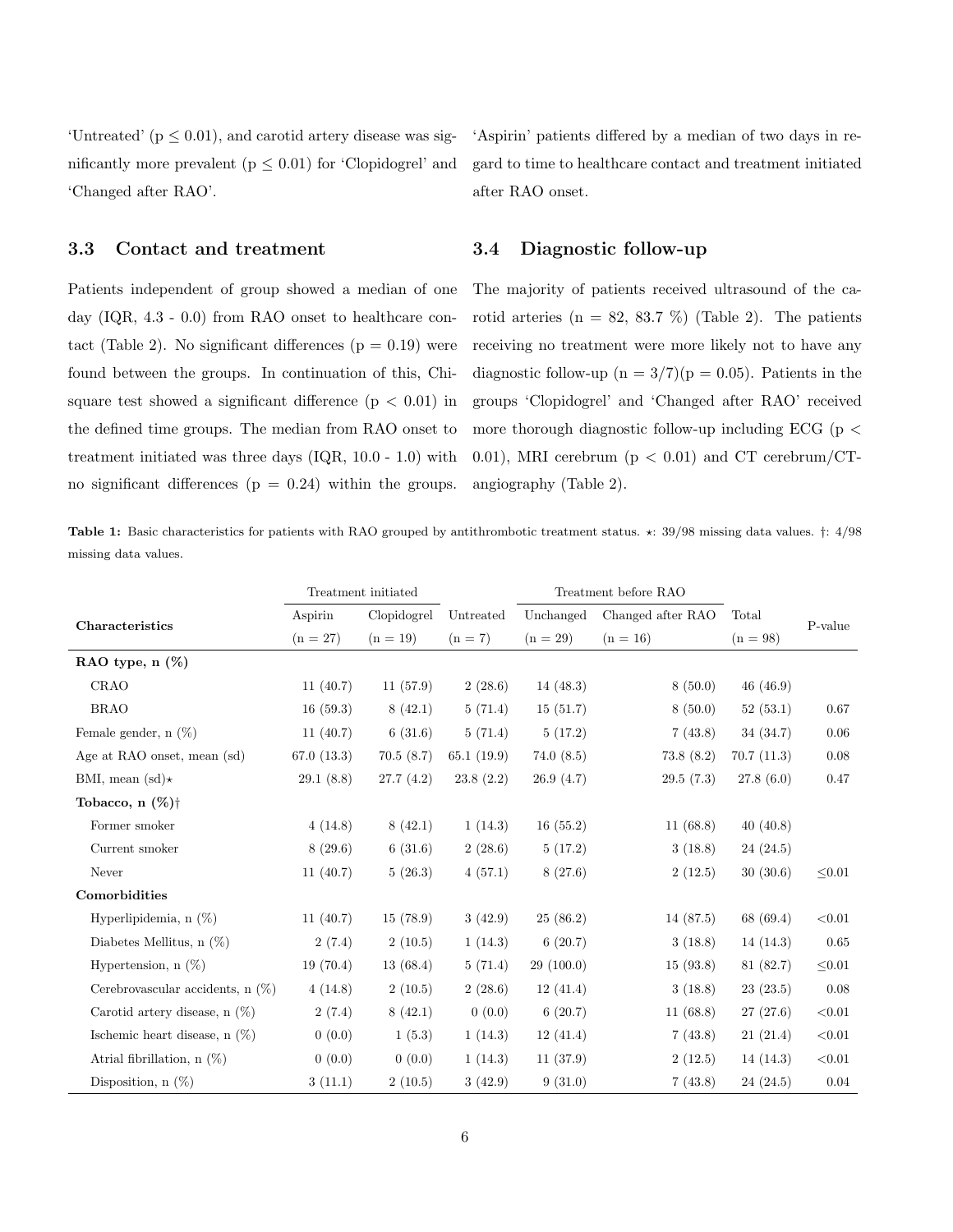Table 2: Time from RAO onset to healthcare contact as well as time from RAO to treatment initiation both grouped by antithrombotic treatment status. Diagnostic tools utilized is included.

|                                             | Treatment initiated |                     |                        |                     | Treatment before RAO |                     |             |
|---------------------------------------------|---------------------|---------------------|------------------------|---------------------|----------------------|---------------------|-------------|
| Days between onset of RAO                   | Aspirin             | Clopidogrel         | Untreated              | Unchanged           | Changed after RAO    | Total               | P-value     |
| and first contact to healthcare             | $(n = 27)$          | $(n = 19)$          | $(n=7)$                | $(n = 29)$          | $(n = 16)$           | $(n = 98)$          |             |
| Days, median $(IQR)$                        | $1.0$ $(4.0 - 0.0)$ | $1.0$ $(3.0 - 0.0)$ | $25.0$ $(212.0 - 0.0)$ | $1.0$ $(5.0 - 0.0)$ | $1.0$ $(1.8 - 0.0)$  | $1.0$ $(4.3 - 0.0)$ | 0.19        |
| Grouped by days, $n(\%)$                    |                     |                     |                        |                     |                      |                     |             |
| Within 24H                                  | 15(55.6)            | 12(63.2)            | 2(28.6)                | 19(65.5)            | 12(75.0)             | 60(61.2)            |             |
| 24-48H                                      | 3(11.1)             | 2(10.5)             | 0(0.0)                 | 2(6.9)              | 1(6.3)               | 8(8.2)              |             |
| 3-7 Days                                    | 6(22.2)             | 2(10.5)             | 0(0.0)                 | 4(13.8)             | 1(6.3)               | 13(13.3)            |             |
| 8-14 Days                                   | 1(3.7)              | 3(15.8)             | 1(14.3)                | 4(13.8)             | 0(0.0)               | 9(9.2)              |             |
| $15-30$ Days                                | 1(3.7)              | 0(0.0)              | 1(14.3)                | 0(0.0)              | 0(0.0)               | 2(2.0)              |             |
| 31-90 Days                                  | 1(3.7)              | 0(0.0)              | 0(0.0)                 | 0(0.0)              | 2(12.5)              | 3(3.1)              |             |
| $>90$ Days                                  | 0(0.0)              | 0(0.0)              | 3(42.9)                | 0(0.0)              | 0(0.0)               | 3(3.1)              | $<\!\!0.01$ |
| Time from onset of RAO to                   |                     |                     |                        |                     |                      |                     |             |
| antithrombotic treatment initiated          |                     |                     |                        |                     |                      |                     |             |
| Days, median $(IQR)$                        | $3.0(8.0 - 0.0)$    | $1.0(10.0 - 1.0)$   |                        |                     | $4.5(10.8 - 2.0)$    | $3.0(10.0 - 1.0)$   | 0.24        |
| Grouped by days, $n(\%)$                    |                     |                     |                        |                     |                      |                     |             |
| Within 24H                                  | 10(37.0)            | 10(52.6)            |                        |                     | 3(18.8)              | 16(25.8)            |             |
| 24-48H                                      | 2(7.4)              | 2(10.5)             |                        |                     | 2(12.5)              | 4(6.5)              |             |
| 3-7 Days                                    | 8(29.6)             | 0(0.0)              |                        |                     | 4(25.0)              | 15(24.2)            |             |
| 8-14 Days                                   | 2(7.4)              | 6(31.6)             |                        |                     | 4(25.0)              | 14(22.6)            |             |
| $15-30$ Days                                | 1(3.7)              | 1(5.3)              |                        |                     | 1(6.3)               | 6(9.7)              |             |
| 31-90 Days                                  | 1(3.7)              | 0(0.0)              |                        |                     | 2(12.5)              | 4(6.5)              |             |
| $>90$ Days                                  | 3(11.1)             | 0(0.0)              |                        |                     | 0(0.0)               | 3(4.8)              | 0.09        |
| Diagnostics follow-up                       |                     |                     |                        |                     |                      |                     |             |
| ECG, $n$ $(\%)$                             | 8(29.6)             | 14(73.7)            | 2(28.6)                | 11(37.9)            | 13(81.3)             | 48 (49.0)           | $<\!\!0.01$ |
| Ultrasound of the carotid arteries, $n(\%)$ | 22(81.5)            | 18(94.7)            | 4(57.1)                | 23 (79.3)           | 15(93.8)             | 82 (83.7)           | 0.14        |
| MRI cerebrum, $n(\%)$                       | 2(7.4)              | 10(52.6)            | 0(0.0)                 | 7(24.1)             | 6(37.5)              | 25(25.5)            | < 0.01      |
| CT cerebrum and CT-angiography, $n$ $(\%)$  | 3(11.1)             | 6(31.6)             | 0(0.0)                 | 5(17.2)             | 6(37.5)              | 20(20.4)            | 0.10        |
| None, $n(\%)$                               | 4(14.8)             | 0(0.0)              | 3(42.9)                | 4(13.8)             | 1(6.3)               | 12(12.2)            | 0.05        |

Table 3: Est. time until seen at Dept. of Ophthalmology after referral and est. time until seen at referred department from Dept. of Opthalmology. Both subtables are grouped by the department in action.

| Est. time elapsed until seen at            | General Practise | Private Ophthalmologist | On-call doctor | Dept. Of Neurology | <b>Emergency Department</b> | Other   | Total      | P-value |
|--------------------------------------------|------------------|-------------------------|----------------|--------------------|-----------------------------|---------|------------|---------|
| dept. of ophthalmology after referral      | $(n = 17)$       | $(n = 49)$              | $(n = 19)$     | $(n = 7)$          | $(n=4)$                     | $(n=2)$ | $(n = 98)$ |         |
| Within 24H, $n$ $(\%)$                     | 17(100.0)        | 20(40.8)                | 19(100.0)      | 4(57.1)            | 4(100.0)                    | 1(50.0) | 65(66.3)   |         |
| Within 24H-48H, $n$ $(\%)$                 | 0(0.0)           | 0(0.0)                  | 0(0.0)         | 0(0.0)             | 0(0.0)                      | 0(0.0)  | 0(0.0)     |         |
| $3 - 7$ days, $n$ $(\%)$                   | 0(0.0)           | 3(6.1)                  | 0(0.0)         | 1(14.3)            | 0(0.0)                      | 0(0.0)  | 4(4.1)     |         |
| $>7$ days, n $(\%)$                        | 0(0.0)           | 26(53.1)                | 0(0.0)         | 2(28.6)            | 0(0.0)                      | 1(50.0) | 29(29.6)   | < 0.01  |
|                                            |                  |                         |                |                    |                             |         |            |         |
|                                            |                  |                         |                |                    |                             |         |            |         |
| Est. time elapsed until seen at            | Neurology        | Cardiology              | None           | Other              |                             |         | Total      |         |
| referred dept. from dept. of ophthalmology | $(n = 70)$       | $(n=4)$                 | $(n = 20)$     | $(n=4)$            |                             |         | $(n = 98)$ | P-value |
| Within 24H, $n$ $(\%)$                     | 17(24.3)         | 0(0.0)                  | 0(0.0)         | 1(25.0)            |                             |         | 18(18.6)   |         |
| Between 24-48H, $n$ $(\%)$                 | 7(10.0)          | 0(0.0)                  | 0(0.0)         | 3(75.0)            |                             |         | 10(10.3)   |         |
| 3-7 days, $n$ $(\%)$                       | 26(37.1)         | 0(0.0)                  | 0(0.0)         | 0(0.0)             |                             |         | 26(26.8)   |         |
| $>7$ days, n $(\%)$                        | 19(27.1)         | 3(75.0)                 | 0(0.0)         | 0(0.0)             |                             |         | 22(22.7)   |         |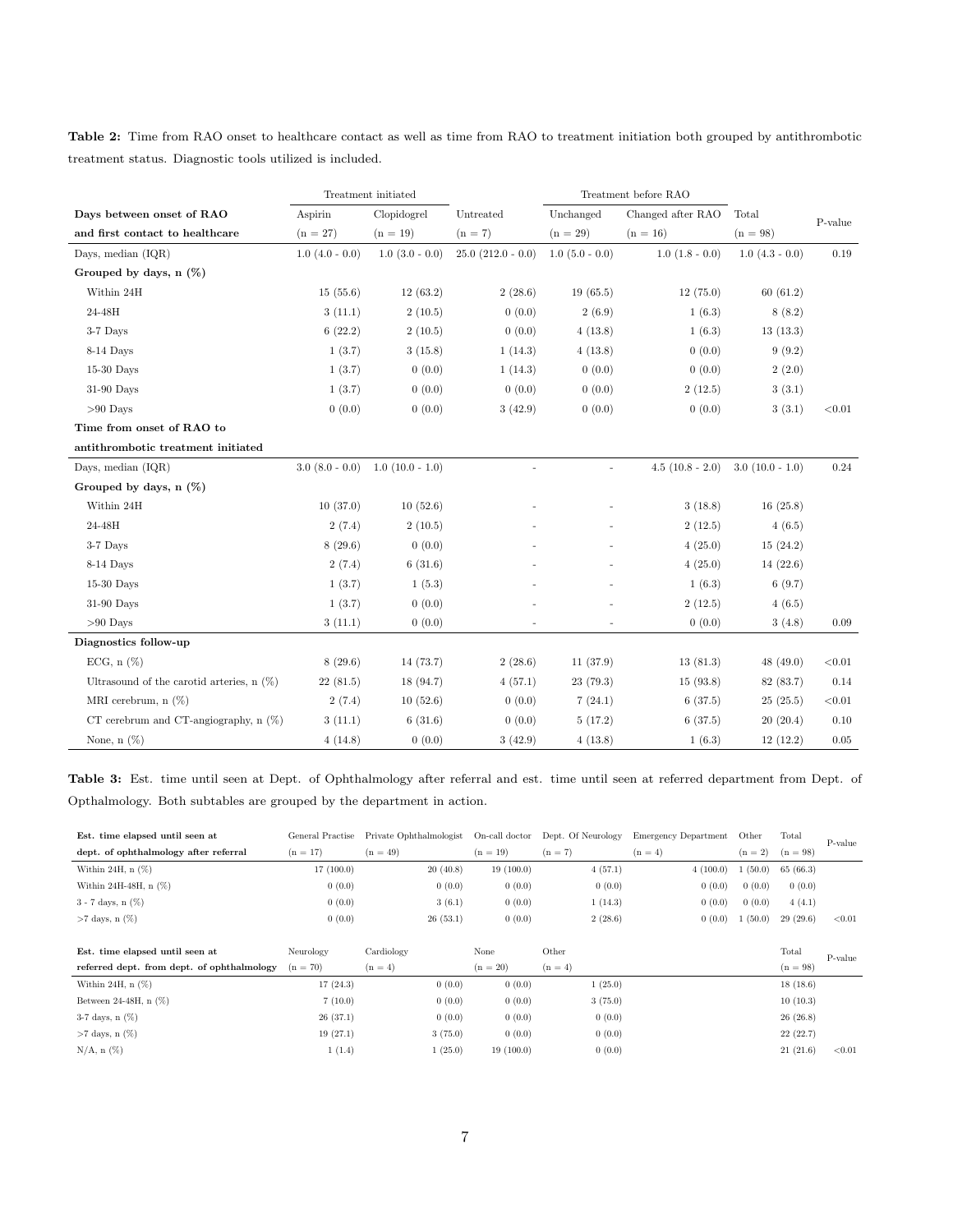#### 3.5 Referral

As shown in Table 3, most patients were seen at the Dept. of Ophthalmology within 24 hours of symptom onset  $(n =$ 65/98), however a larger portion of patients  $(n = 26/49)$ referred from the private ophthalmologist was seen after seven days from when the referral was made. After being seen at the Dept. of Ophthalmology, the majority of patients ( $n = 70/98$ ) were referred to the Dept. of Neurology and some patients  $(n = 19/98)$  never received a referral. Of the patients referred to the Dept. of Neurology, most were seen between the 3-7 days ( $n = 26/70$ ), however, Table 3 shows random variation within this group.

# 4 Discussion

This preliminary retrospective cohort study evaluated data from 98 RAO patients extracted through EMRs. The objective was to evaluate the characteristics of patients with RAO initiated with antithrombotic treatment compared with the patients not receiving this treatment.

This study has shown a general tendency for patients with RAO to be initiated in antithrombotic treatment since only 13.2 % of patients not in any prior antithrombotic treatment remained untreated. Regarding patients initiated with antithrombotic treatment, aspirin was the primary choice of prophylactic treatment. Overall, the patients who did not receive antithrombotic treatment had delayed contact to healthcare and were observed to get diagnostic follow-up less frequently.

#### 4.1 Strengths and limitations

A strength of this study is that the diagnosis of RAO of all included patients were validated. False data and data entry was minimized by the design with double-data entry and subsequent merging. Patients were evaluated individually by assessing and extracting information from their EMR. This made it possible to get exact dates of RAO onset as opposed to registry studies, where the symptom onset is assumed to be the date the patient is assigned an ICD-code following confirmed diagnosis.

Data which is not available through data registers such as BMI, smoking status and disposition of ischemic stroke could be collected. In addition, data collection was carried out using a custom made questionnaire with set definition and rules to ensure consistency in the format and data collected.

Certain limitations were present for the current study. The study included 98 patients making an inappreciable sample size which is not ideal for statistical analysis. Only seven patients turned out to be untreated making comparison with this group difficult since any potential data outliers would have great influence. Lastly, The data was conducted from a single hospital weakening the overall generalisability, since different hospitals nationwide may differ in the handling of patients with RAO.

# 4.2 Choice of antithrombotic drugs used in treatment and diagnostic followups implemented

Of the included patients in this study, 54.1 % did not receive any thrombotic treatment prior to RAO onset and of these patients 13.2 % did not receive antithrombotic treatment after RAO. Two register-based studies, from respectively Denmark and Taiwan by Vestergaard et al. and Kang et al., found that half of patients with RAO and CRAO received antithrombotic treatment prior to RAO [\[7\]](#page-11-6)[\[8\]](#page-11-7). However, comparing the percentage of untreated groups with these studies is not suitable since both of their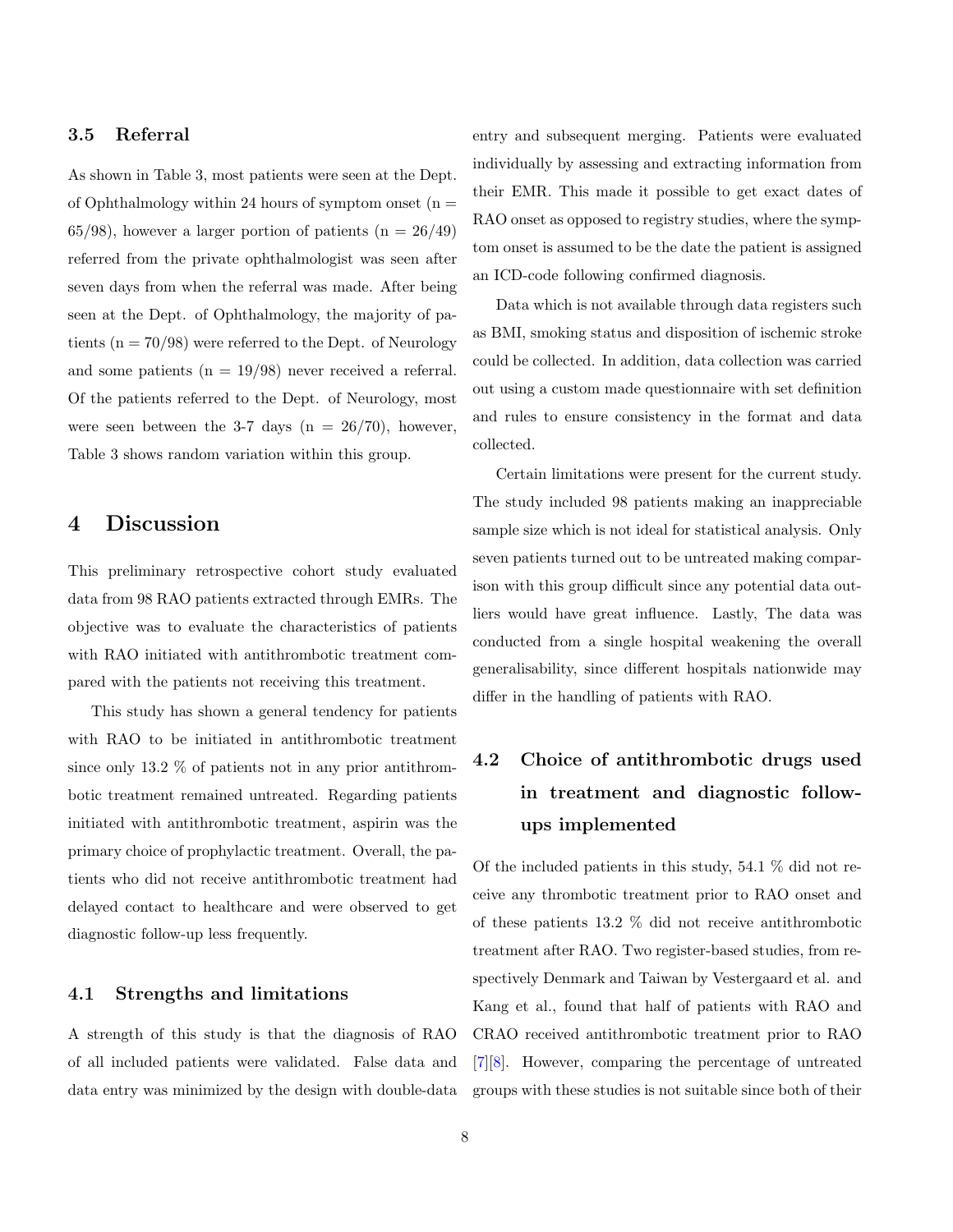'Untreated groups' are based on drug claims. Hence, this is the first study to, our knowledge, comparing characteristics of patients initiated with antithrombotic treatment with those untreated.

This study found that aspirin was the primary choice of drug, if antithrombotic treatment was initiated. Of those receiving clopidogrel, 17 patients were firstly initiated with aspirin. Every patient receiving aspirin had a dosage of 75 mg. Noticeably, both 'Aspirin' (59.3 %) and 'Clopidogrel' (63.2 %) inconsistently received bolus of 300 mg aspirin. The primary differences within the 'Aspirin' and 'Clopidogrel' was the latter having a higher prevalence of carotid artery disease  $(42.1 \%, p < 0.01)$  and hyperlipidaemia (78.9 %,  $p < 0.01$ ). Similarly, the "Changed after RAO", which primarily consisted of patients changed to clopidogrel treatment ( $n = 15/16$ ), had a higher prevalence of carotid artery disease (68.8 %,  $p < 0.01$ ). Furthermore, 'Clopidogrel' and 'Changed after RAO' also received a more thorough diagnostic follow-up consisting of ECG, ultrasound and/or MRI. Hence, it could suggest that the initiation with clopidogrel is due to carotid artery disease.

# 4.3 Timeframe from symptom onset until antithrombotic treatment

Although no significant difference was found, untreated patients had a greater tendency to contact healthcare long after symptom onset with a median of 25 days (IQR, 212.0 - 0.0). This variable stands out for the untreated patients which may influence the decision of not initiating the treatment. Furthermore, most patients contacted healthcare within 24 hours (61.2  $\%$ ), 48 hours (8.2  $\%$ ) and 3 - 7 days (13,3 %) with a median of 1 day. However, contradicting findings were seen in a study by Hayreh et al. 2005, in which 24.5 % of patients presented within the first 24 hours [\[3\]](#page-11-2). Moreover, the study found 48.4 % patients contacted healthcare within the first 7 days[\[3\]](#page-11-2) whilst the current study found 82.7 % contacted healthcare in the same time interval. This suggests that possible variance exists between the population groups of the different studies at different healthcare systems.

In previous studies, patients diagnosed with RAO have shown to be at high risk of developing stroke, especially within the first seven days after symptom onset  $[2][10][11][12]$  $[2][10][11][12]$  $[2][10][11][12]$  $[2][10][11][12]$ . To prevent this outcome, patients with RAO are encouraged to be initiated in antithrombotic treatment as quickly as possible[\[19\]](#page-12-4). However, this study found that the time taken until initiation of antithrombotic treatment varies greatly with only 25.8 % of patients initiated within 24 hours, 6.5 % initiated 24-48 hours and 23.9 % initiated between 3-7 days. Remarkably, 21.7 % of patients were initiated between 8-14 days and 21.7 % initiated after 15 days. Hence, 43.4 % of patients are not initiated with antithrombotic treatment within the period where risk of stroke is greatest. This may be due to the time taken for the patient to be seen at the referred department, as the current study found  $53.1\%$  of the patients referred to the Dept. of Ophthalmology, from a private ophthalmologist, were seen after seven days.

# 4.4 Comorbidities of patients with RAO initiated in antithrombotic treatment

In terms of comorbidities, this study found hypertension and hyperlipidaemia to be the most prevalent amongst the patients with RAO. Of the patients initiated in antithrombotic treatment, 56.7 % had hyperlipidaemia and 69.6 % had hypertension [see Table 1]. These were also the most prevalent conditions of the patients in antithrombotic treatment before RAO with 97.8 % having hy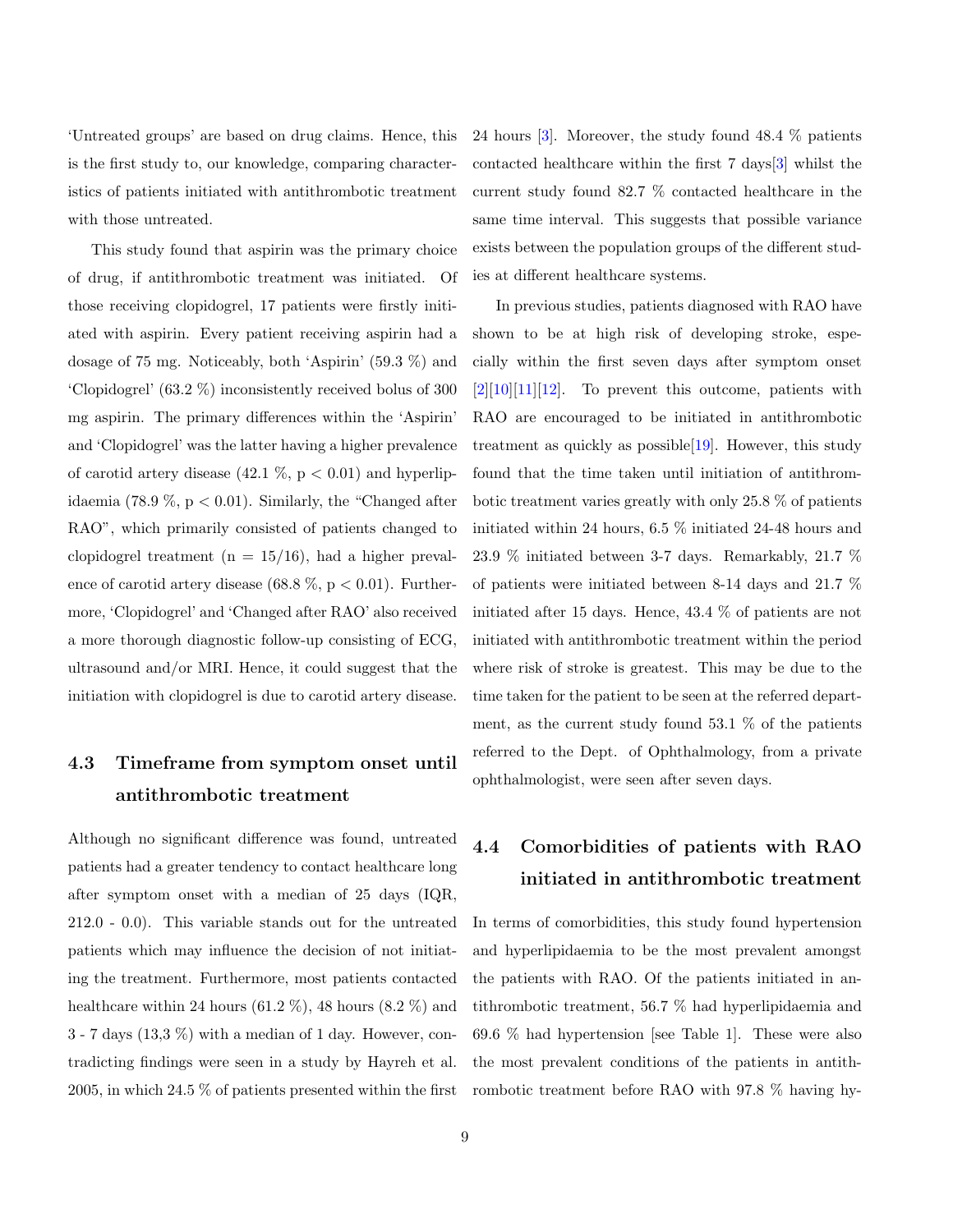pertension and 86.7 % having hyperlipidaemia. Hence, these findings are in accordance with the already well defined knowledge on comorbidities of patients with RAO [\[2\]](#page-11-1)[\[8\]](#page-11-7)[\[19\]](#page-12-4).

# 4.5 Positive predictive values of ICD-10 codes and RAO

There are possible limitations connected with the use of ICD-10 codes. A study from 2017 by Horsky et al., based on study scenarios and physicians giving relevant ICD-10 codes, found great variability in the precision of giving the appropriate ICD-10 code [\[20\]](#page-12-5). They found the diagnosis accuracy of primary diagnoses to vary from 48 % to 91 % [\[20\]](#page-12-5). Similarly, a Danish validation study from Sundbøll et al., validating the positive predictive value (PPV) of cardiovascular diseases, found an equal range from 64 % to 100  $\%$  PPV from ICD-10 codes [\[21\]](#page-12-6). In continuation of this, this study found the PPV of each ICD-codes and RAO to be: H34.0 (transient retinal artery occlusion) 0.0 %, H34.1 (Occlusio arteriae centralis retinae) 82.4 %, H34.2 (Other retinal artery occlusion) 76.9 % and H34.9 (Retinal vascular occlusion, unspecified) 35.1 %. Only H34.1 and H34.2 had PPVs above 75 %. Between H34.1 and H34.2, the majority (80.9 %) of patients given an incorrect code suffered from retinal vein occlusions. Hence, the discrepancy of the diagnosis of RAO within the included ICD-codes, this study found H34.1 and H34.2 to be the most viable codes when extracting data regarding RAO. However, further investigation is needed to clarify this potential issue.

#### 4.6 Future studies

This preliminary study mainly implemented descriptive analysis due to the study design and small sample size. Future studies would benefit from including a larger population to allow better statistical analysis to find any correlation between the investigated characteristics and the decision to initiate antithrombotic treatment. The current study originally aimed to also investigate the outcome of the patients with RAO, in terms of ischemic stroke, but only five outcomes were observed in the investigated population, hence statistical analysis was not feasible. The prophylactic antithrombotic treatment for future outcomes in patients with RAO is not fully elucidated, future studies should include outcomes, such as stroke, to investigate whether the prophylactic antithrombotic treatment helps to avoid these complications from developing within the initial high-risk period.

The accuracy of the ICD-10 codes given to patients with RAO was highlighted in this study. Future studies would arguably benefit from using a similar study design, extracting data from EMRs or considering the PPVs of RAO within the ICD-10 codes found in this study.

# 5 Conclusion

This preliminary cohort study found that the majority of patients with RAO received antithrombotic treatment with the standard medication initiated being aspirin. Furthermore, nearly all patients received an ultrasound of the carotid arteries and were more likely to receive clopidogrel in case of carotid artery disease. Patients never receiving antithrombotic treatment were observed to seek medical attention long after symptom onset and were less likely to receive diagnostic follow-up. However, the effect of antithrombotic treatment in patients with RAO as a prophylactic treatment against the outcomes of stroke is still up for debate, hence, further research is required.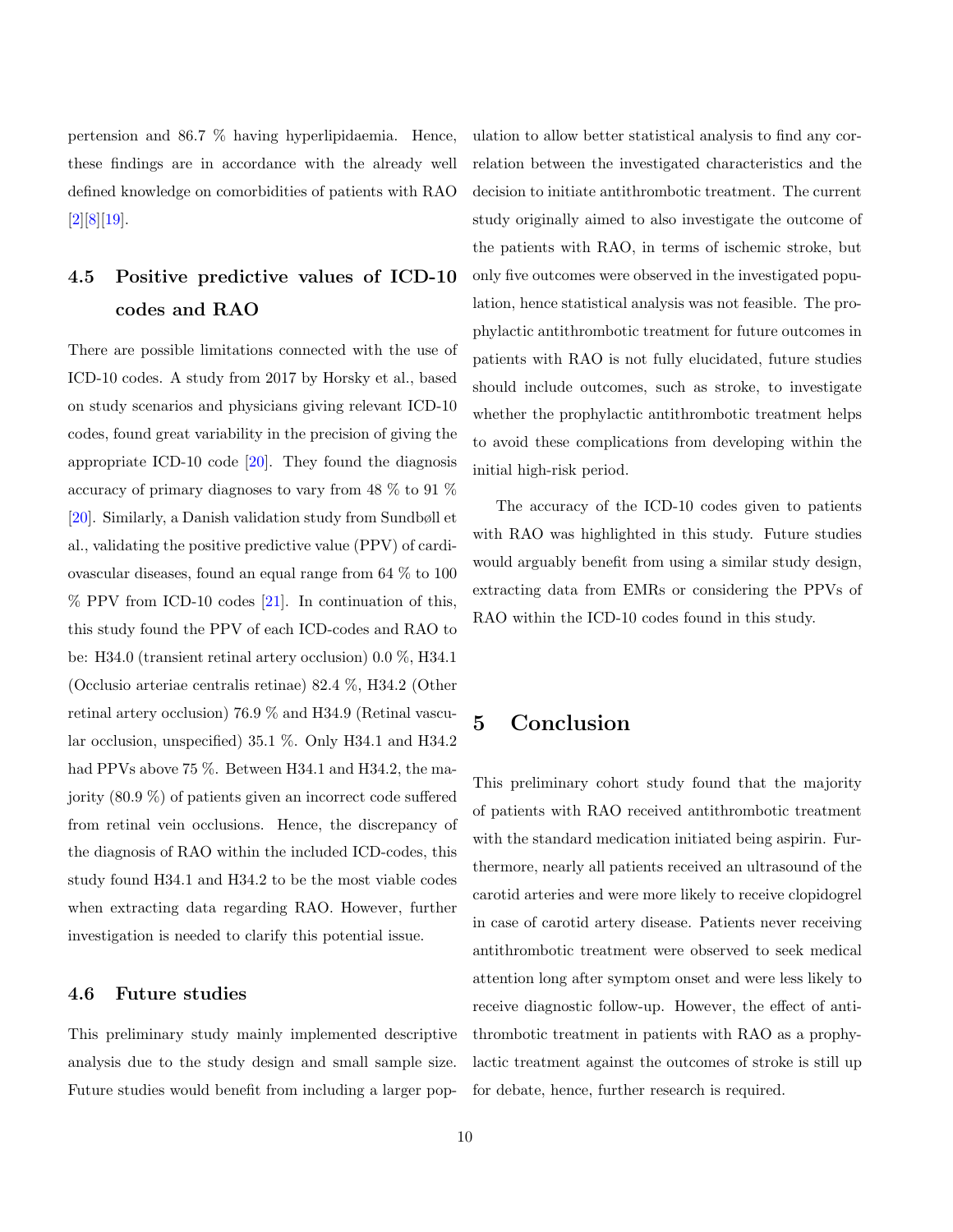## 6 Acknowledgement

The authors would like to express their gratitude to supervisors Nanna Vestergaard and Tobias Nissen for great and valuable guidance and useful critique during the writing process of this research paper. Additionally, a special thanks to statistician Niels Bruun for helpful suggestions on statistical analysis and support in STATA.

# 7 Conflict of interest

None of the authors have conflicts of interests to disclose related to this study.

## References

- <span id="page-11-0"></span>[1] R. A. Sharma et al. "Treatment of Nonarteritic Acute Central Retinal Artery Occlusion". In: Asia Pac J Ophthalmol (Phila) 7.4 (2018), pp. 235–241.
- <span id="page-11-1"></span>[2] I. U. Scott et al. "Retinal vascular occlusions". In: Lancet 396.10266 (Dec. 2020), pp. 1927–1940.
- <span id="page-11-2"></span>[3] S. S. Hayreh and M. B. Zimmerman. "Central retinal artery occlusion: visual outcome". In: Am J Ophthalmol 140.3 (Sept. 2005), pp. 376–391.
- <span id="page-11-3"></span>[4] D. D. Varma et al. "A review of central retinal artery occlusion: clinical presentation and management". In: Eye (Lond) 27.6 (June 2013), pp. 688–697.
- <span id="page-11-4"></span>[5] S. S. Hayreh, P. A. Podhajsky and M. B. Zimmerman. "Retinal artery occlusion: associated systemic and ophthalmic abnormalities". In: Ophthalmology 116.10 (Oct. 2009), pp. 1928–1936.
- <span id="page-11-5"></span>[6] A. K. Boehme, C. Esenwa and M. S. Elkind. "Stroke Risk Factors, Genetics, and Prevention". In: Circ Res 120.3 (Feb. 2017), pp. 472–495.
- <span id="page-11-6"></span>[7] N. Vestergaard et al. "Risk of Stroke, Myocardial Infarction, and Death Among Patients With Retinal Artery Occlusion and the Effect of Antithrombotic Treatment". In: Transl Vis Sci Technol 10.11 (Sept. 2021), p. 2.
- <span id="page-11-7"></span>[8] E. Y. Kang et al. "Aspirin use in central retinal arterial occlusion to prevent ischaemic stroke: a retrospective cohort study in Taiwan". In: BMJ Open 9.2 (Feb. 2019), e025455.
- <span id="page-11-8"></span>[9] Y. S. Chang et al. "Retinal artery occlusion and the 3-year risk of stroke in Taiwan: a nationwide population-based study". In: Am J Ophthalmol 154.4 (Oct. 2012), pp. 645–652.
- <span id="page-11-9"></span>[10] M. Fallico et al. "Risk of acute stroke in patients with retinal artery occlusion: a systematic review and meta-analysis". In:  $Eye \ (London)$  34.4 (Apr. 2020), pp. 683–689.
- <span id="page-11-10"></span>[11] S. J. Park et al. "Risk and Risk Periods for Stroke and Acute Myocardial Infarction in Patients with Central Retinal Artery Occlusion". In: Ophthalmology 122.11 (Nov. 2015), pp. 2336–2343.
- <span id="page-11-11"></span>[12] C. Hoyer et al. "Central retinal artery occlusion as a neuro-ophthalmological emergency: the need to raise public awareness". In: Eur J Neurol 28.6 (June 2021), pp. 2111–2114.
- <span id="page-11-12"></span>[13] W. Chan et al. "Acute Central Retinal Artery Occlusion Seen within 24 Hours at a Tertiary Institution". In: J Stroke Cerebrovasc Dis 30.9 (Sept. 2021), p. 105988.
- <span id="page-11-13"></span>[14] A. Chronopoulos and J. S. Schutz. "Central retinal artery occlusion-A new, provisional treatment approach". In: Surv Ophthalmol 64.4 (2019), pp. 443– 451.